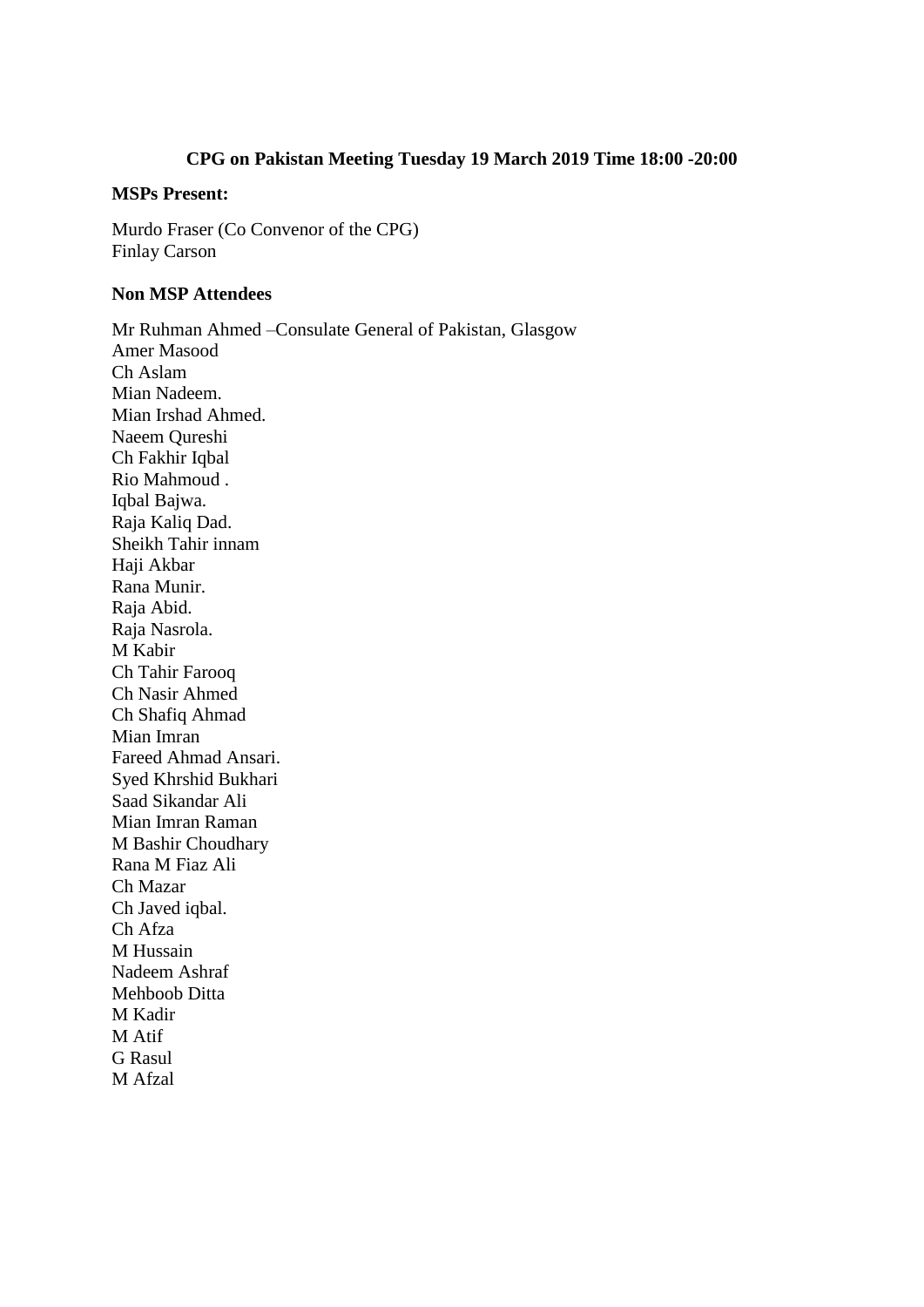## **Minutes**

Murdo Fraser, MSP welcomed everyone and introduced himself and Finaly Carson MSP. Murdo Fraser highlighted that the occasion of this CPG event is to celebrate Pakistan Day which will be on 23 March 2019.

Murdo Fraser also introduced Mr Ruhman Ahmed –Consulate General of Pakistan, Glasgow as the Chief Guest for the evening.

Murdo Fraser before starting the CPG event offered condolences due to the tragic incident in Christchurch and loss of innocent lives. Murdo Fraser proposed to send a letter of condolence to New Zealand on behalf of the CPG on Pakistan. This was agreed by all present.

Murdo Fraser highlighted that in 2018 we celebrated Pakistan Day at the Scotland office in Edinburgh. This was first ever such event held to mark Pakistan Day at a UK Government building in Scotland. Murdo Fraser wanted to record note of thanks to Lord Springbank, Minister at the Scotland Officer for hosting the event in 2018.

Murdo Fraser highlited this year we are celebrating this at the Scottish Parliament and Murdo Fraser thanked members of the Pakistani community attending from Dundee, Perth, Edinburgh and Glasgow. Murdo Fraser told the audience that Pakistan Day is when the [Lahore Resolution](https://en.wikipedia.org/wiki/Lahore_Resolution) passed on 23 March 1940 and the adoption of the first [constitution of](https://en.wikipedia.org/wiki/Constitution_of_Pakistan)  [Pakistan](https://en.wikipedia.org/wiki/Constitution_of_Pakistan) making Pakistan the world's first [Islamic republic.](https://en.wikipedia.org/wiki/Islamic_republic)

Murdo Fraser then handed over to the Chief Guest Mr Ruhman Ahmed –Consulate General of Pakistan, Glasgow.

Mr Ruhman Ahmed – read the message out marking the occasion of Pakistan Day and he was happy to be celebrating with the community and he thanked Murdo Fraser and Finlay Carson for making and ensuring that CPG on Pakistan is not only looking at community issues in Scotland but promoting opportunities between two countries.

Mr Ruhman Ahmed also offered his condolence at what happened at Christchurch last week and he appreciated Murdo Fraser's gesture of sending a note of condolence on behalf of the CPG.

Mr Ruhman Ahmed also gave a briefing to the CPG on Pakistan on the latest Political events in Pakistan and giving details about the situation with India which nearly brought the two countries to conflict.

Mr Ruhman Ahmed, Murdo Fraser and Finaly Carson took questions from the audience arranging from community issues to Brexit.

Murdo Fraser highlighted that Pakistan and Scotland can develop trade and other opportunists together. This was seconded by the Consulate General of Pakistan.

Audience asked Murdo Fraser, Finaly Carson and the Consulate of Pakistan on the role of social media showing the coverage of the tragic events in Christchurch.